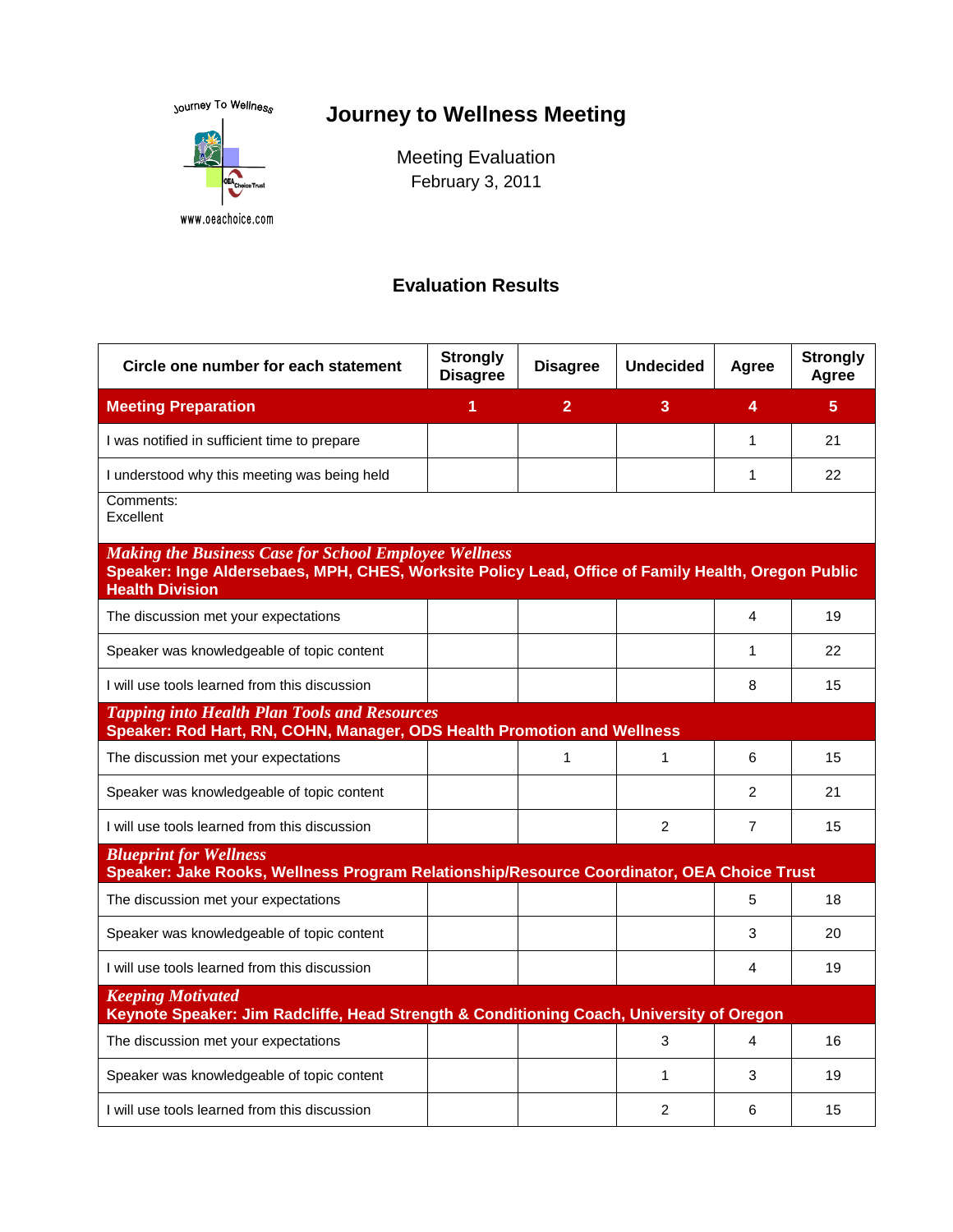| <b>Current grantees share success stories and challenges</b> |   |                |    |
|--------------------------------------------------------------|---|----------------|----|
| The discussion met your expectations                         |   | 3              | 18 |
| The information shared was helpful                           |   | $\mathfrak{p}$ | 18 |
| I will use tools learned from this discussion                |   | 2              | 18 |
| <b>Meeting Facility</b>                                      |   |                |    |
| The meeting room was comfortable                             | 3 | 5              | 14 |
| Food and beverages were adequate                             |   | 3              | 19 |
| The location was convenient                                  |   | 22             | 18 |
| <b>Overall:</b>                                              |   |                |    |
| The meeting was valuable, a good use of my time              |   | 2              | 20 |

#### **What did you like most about the meeting?**

Info from Reno, Nevada; Stats from Inge's presentation.

Sharing stories, hearing from Rod, learning about resources. It was all good.

I got many good ideas for next year. U of O trainer was excellent. Blue Print – WOW!

Sharing success stories.

Learning opportunities

Having time to discuss successes & ideas with other participants.

Resources & ideas from others.

Organized & provided resources.

Jimmy – super interesting & made me want to be a better PE teacher. Stories.

Talking with experienced grant recipients. Listening to all the ideas!

Shared info & successes.

Learning new ideas from everyone.

Speakers were meaningful, short & to the point. Intro to website & resources.

The sharing of experiences.

Well run, time conscious, strong effort to bring information and materials to all groups regardless of where they are in the program.

Hearing grantee stories.

Blueprint for Wellness – really liked the wealth of info. Jim Radcliffe – although not motivational. Everything.

#### **What did you least like about the meeting?**

Not enough salad.

The time went by so quickly, some sections were a little rushed.

Writing down what we would say to our administration about wellness council.

All was good.

The run through the website was a little hard to follow in the beginning.

Timeframe for speakers: 30 min is too short to get any in depth info, most ran out of time or didn't cover as much. Everything was great.

Nothing.

Cold room.

Salad amount could have been more.